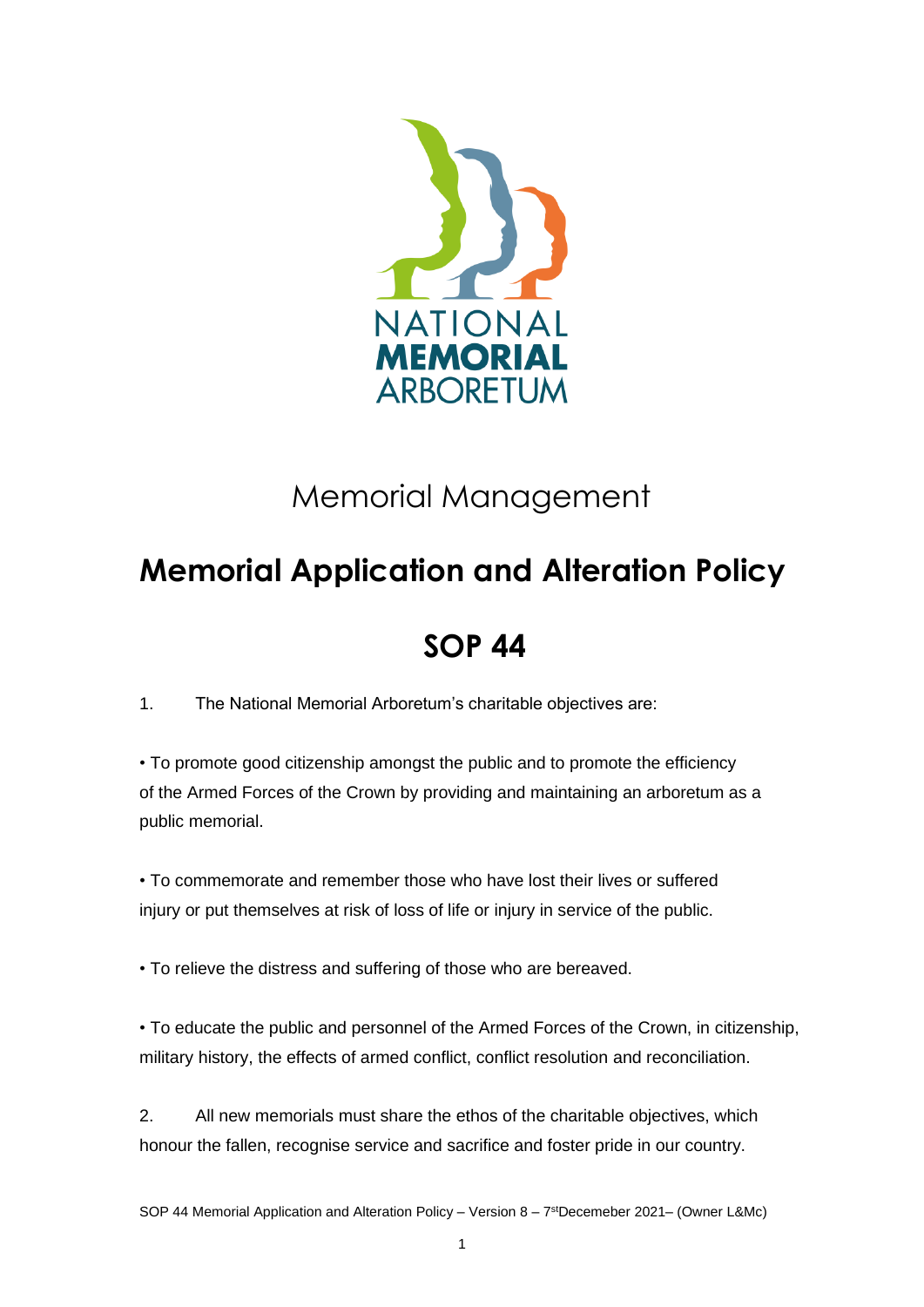Organisations seeking to erect a memorial will need to comply with the following eligibility criteria:

A properly constituted national organisation which represents the following:- HM Armed Forces , Commonwealth Armed Forces or foreign services under British command, Civilian Services ,Charitable Emergency services, Reserved Occupations and civilian organisations set up to support a war effort.

3. The detailed design and execution of the memorial may be formally delegated to either a subordinate branch of a national organisation or an appropriately supported organisation.

4. The memorials will honour organisations and causes but not individuals either specifically or named on the memorial.

5. Memorials to animals will not be approved; memorials to an Armed Forces or civilian services operational unit where the animal is an integral part of the support will be eligible.

6. The applicant will be responsible for all costs associated with the development, dedication, insurance and maintenance of the memorial.

7. Applicants/stakeholders, users and all other associated organisations that use or refer to this document, or any other National Memorial Arboretum document or publication, should be aware that the National Memorial Arboretum branding is protected. Therefore, prior approval must be given by the Arboretum for the use of any Arboretum printed materials, logo, branding etc. in any press release, newsletters, flyers, promotional or printed materials. All enquiries and applications for use should be referred to the Arboretum's Marketing Manager who will consider the details and respond as quickly as possible. Such approval will not be unreasonably withheld.

8. As a registered charity the Arboretum cannot permit onsite the use of any fundraising activity (by any party, group or individual) other than that for the provision of the National Memorial Arboretum charity.

2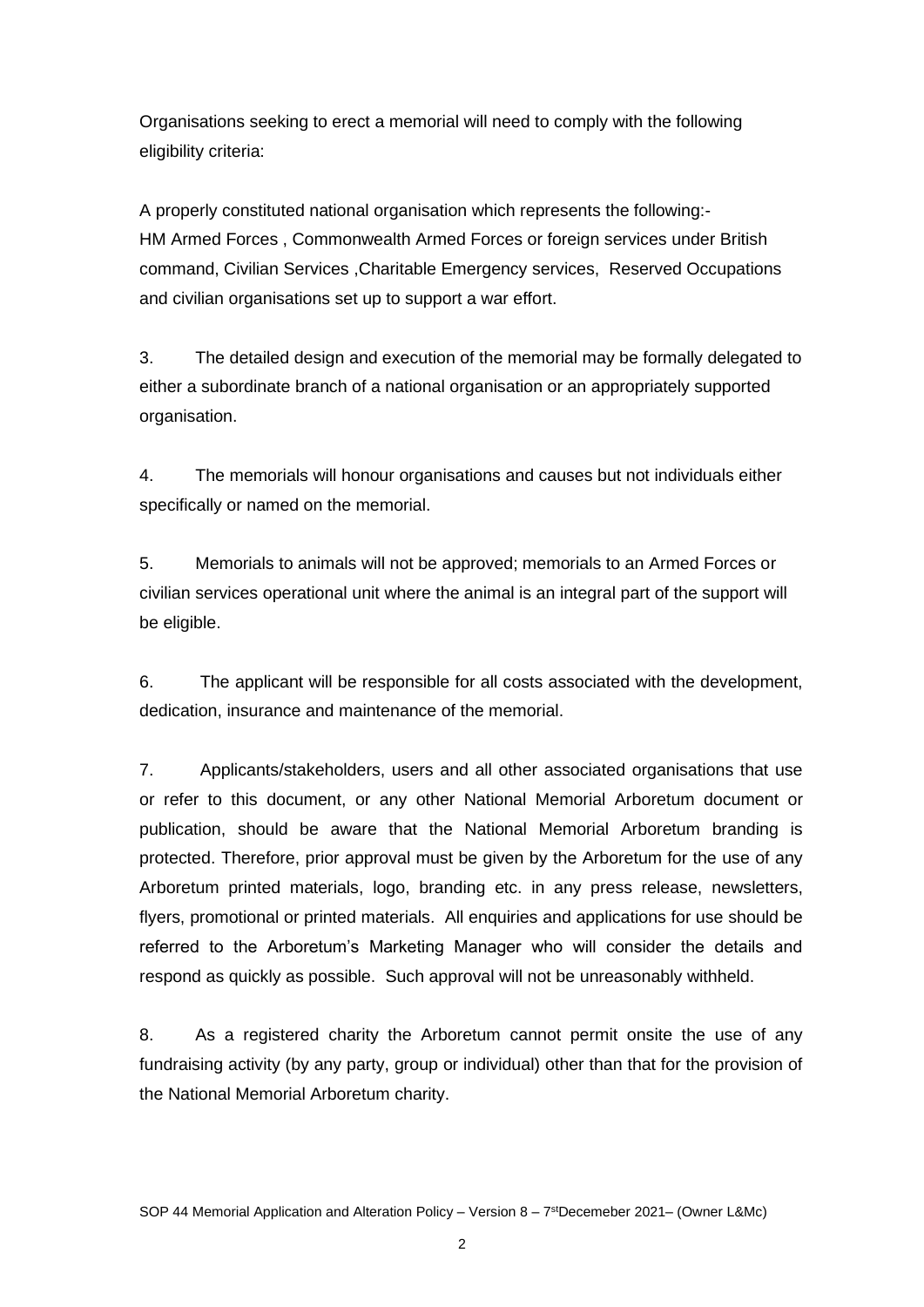9. All decisions on the eligibility and design sit with the Landscape and Memorials Advisory Committee. This Committee is made up of an external independent chairman, the Arboretum Managing Director, two representatives from the Arboretum's operational team, and up to four other independent advisors who have appropriate experience and knowledge e.g. landscape architect, planner, heritage specialists. The committee must have a minimum attendance of four or more members to form a quorum, if the committee meets with four members there must be an equal balance of two independent advisers and two members of Arboretum staff.

10. If an application is not approved, then the committee will accept appeals if new information is made available, but they have the final say and there is no higher appeal body.

11. All applications or amendment requests must be submitted on the current appropriate application form which will be provided following initial advisory consultations with the appropriate Arboretum staff. The fee payable for a full application is £1,000 and the fee for consideration of an amendment is £200.

12. Approved memorials must be fully installed to the agreed drawings and completed to the satisfaction of the Arboretum's Head of Estates within 2 years of the approval of the application. After that date, the memorial application will need to be resubmitted. This is because space for memorials is in demand and an allocated space cannot be held aside indefinitely for a proposed memorial. Extensions may be granted by the committee only in extenuating circumstances E.g., The Arboretum delay installation due to a site constraint, the memorial is of a significant cost and fundraising targets have substantially been achieved but a short extension is required, or due to Force Majore. Extensions must be requested in writing to The Head of Estates and will be responded to formally.

#### **Design considerations**

Memorials can take the form of built memorials, works of art, natural landscape features or infrastructure projects.

There are no hard and fast rules for the design or materials but there is an expectation that all memorials will be of high quality, creativity and longevity. All designs must be aesthetically and operationally sympathetic to the landscape in which they are sited.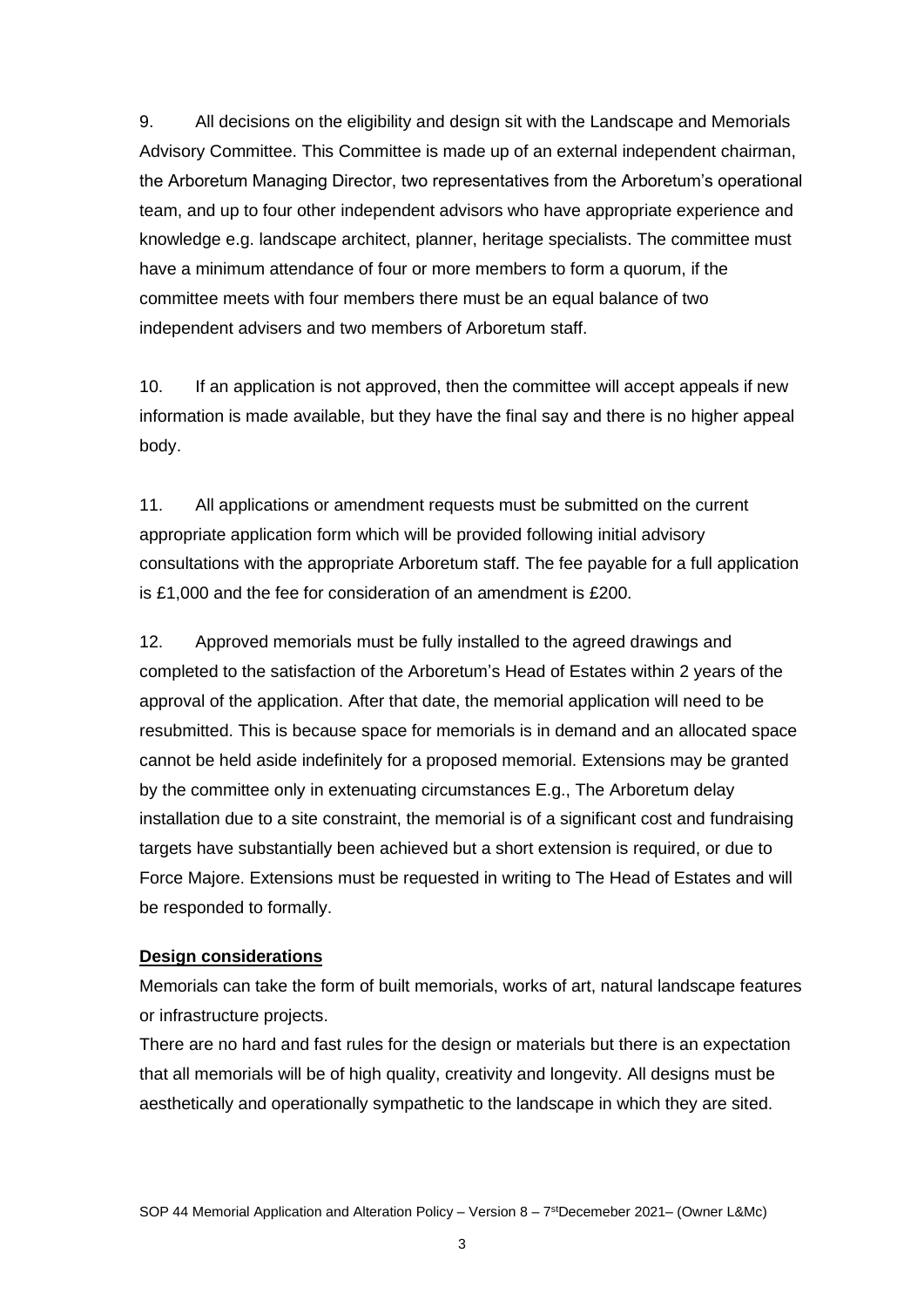#### **Signage and Interpretation**

The interpretation on the memorial is an extremely important part of any design and has to be approved by the Landscape and Memorials Committee at the earliest stage – it is not something that can just be added at the end of the process.

The preferred method of providing interpretation is to include it in the actual design of the memorial.

If it is felt necessary to have standalone interpretation, then the longevity of the interpretation should ideally match that of the memorial itself.

Unless there are exceptional circumstances all engraving should be the normal combination of upper and lower case.

### **Addition of QR Codes**

QR codes are permitted on memorials subject to design approval The requirements are as follows:

A, It must be added to the memorial with minimal additional material or inscription, it may only be a portal to target website.

B, It must be in-keeping with the current memorial design and material

C, The information on the target website must be maintained at all times and state clearly a contact at the host organisation that the user can contact if they have any queries.

D, The QR code target website must be active and up to date at all times. (Should the Arboretum become aware that the QR code target website has become inactive, or that the website contains inaccurate or inappropriate content, the Arboretum reserves the right to remove the QR code from the memorial with immediate effect. The Arboretum will endeavour to contact the memorial owner prior to taking any such action, but this cannot be guaranteed.

### **Benches**

In order to control the amount of hard landscape benches will not be approved unless they were an integral part of the original design or there are exceptional circumstances.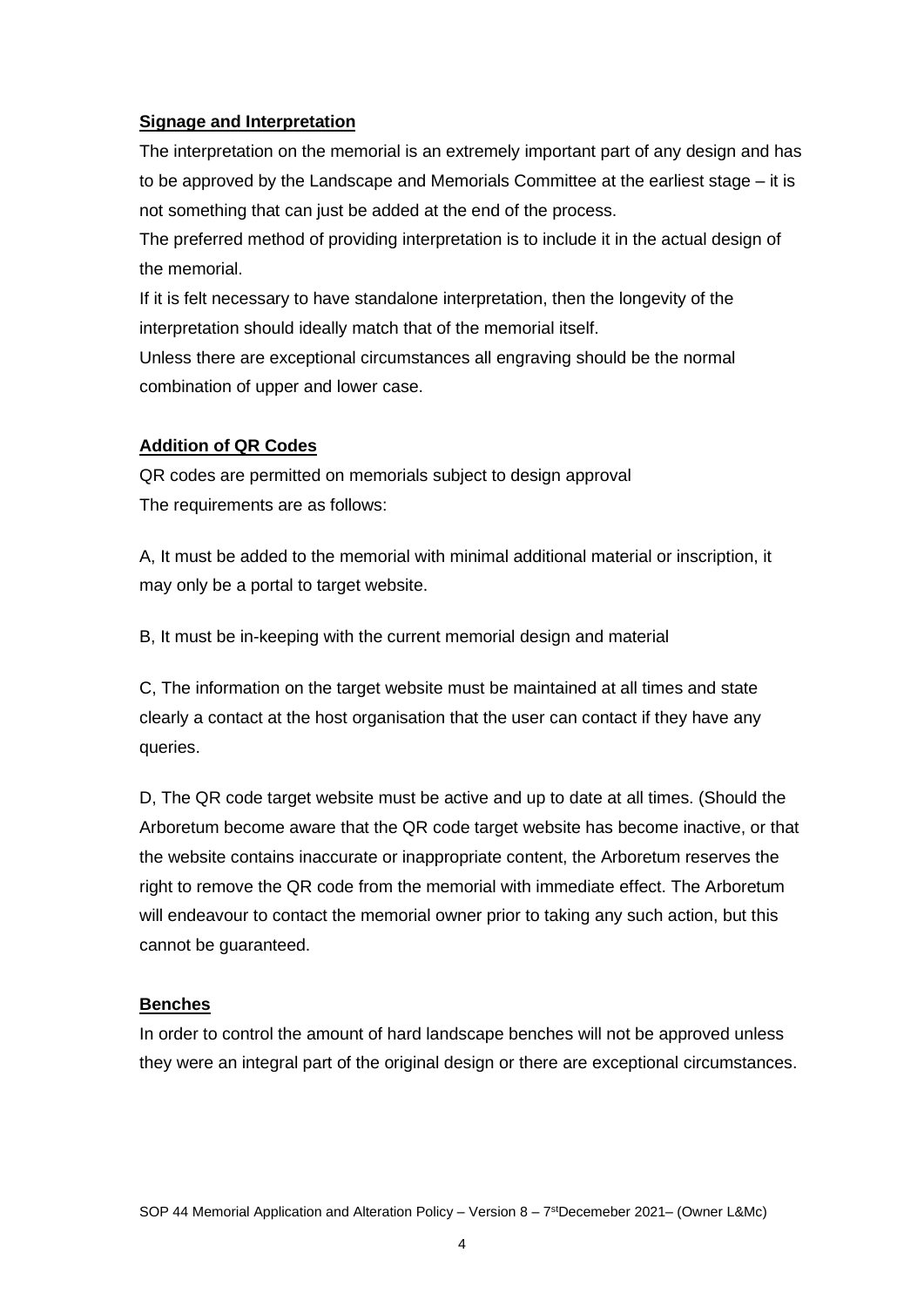#### **Flag Poles**

In order to control the amount of hard landscape and protect panorama views of the Arboretum. Flag Poles would not be approved unless they were an integral part of the original design and only if there are exceptional circumstances.

#### **Sponsors**

The memorial can not include bricks, paviours or similar with names on that have been sold to finance the memorial. It is permissible to have bricks, paviours or similar to dedicate relevant units or parts of an organisation.

The names of sponsors cannot be included on the memorial or any associated interpretation boards.

#### **Names**

Memorials with individual names will not be approved. The exceptions will be HM government department sponsored memorials that have the infrastructure and capacity to exercise due diligence in connection with the names.

#### **Accessibility**

As the site is a combination of arboretum, woodland and memorials there is an acceptance that all areas cannot be made fully accessible. The Arboretum is committed to ensuring that any visitor is able to access a significant part of the site and that will include the nationally significant memorials such as the Armed Forces Memorial. Individual organisations will have their own accessibility requirements and the Arboretum will work with them to ensure they can be delivered. We are however not able to commit to approving new paths, even if funded by the sponsoring organisation, to every part of the site.

#### **Changes to Policy**

As the site develops, we have the opportunity to learn from our experiences and the Landscape and Memorials Advisory Committee will have to consider whether those learnings should be used to change the Memorial Policy. There may be occasions where the Committee has developed a view on a particular aspect of design or implementation that are not reflected in this document. These will be advised to the applicant at the earliest opportunity by the Arboretums operational team. The policy will be reviewed at the discretion of the Landscape and Memorials Advisory Committee.

SOP 44 Memorial Application and Alteration Policy – Version 8 – 7 stDecemeber 2021– (Owner L&Mc)

5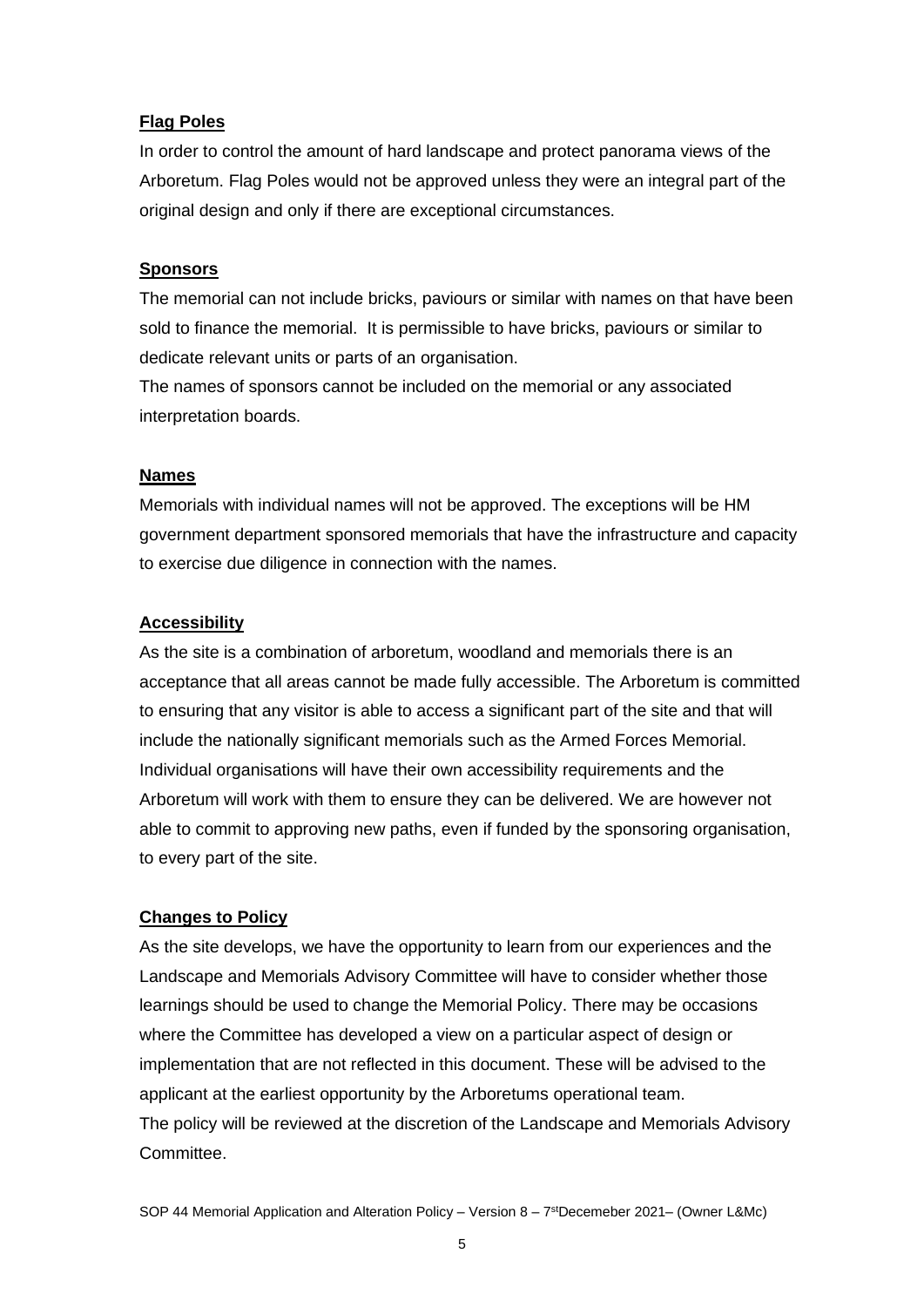#### **Maintenance and Insurance**

As a charity without public funding, it is a condition of all memorial installations that there is an appropriate maintenance scheme put in place. The memorial owner or plot holder is responsible for the maintenance of the entire plot area. This is defined as the area within the boundary of the plot or where there is no defined boundary the entire installation(s), any related areas such as interpretation features, hard landscaped areas and horticultural features including the grass area that interfaces the memorial and all its features.

The Arboretum will take on this responsibility on receipt of an endowment or by annual payments. Alternatively, the memorial organisation can employ a third party contractor to carry out the work. If the memorial organisation should decide to engage third party contractor to carry out any work, the contractor must comply with all good industry practice, legislation and the Arboretums site and safety rules. In addition, the Contractor must hold the appropriate employers, public and products liability insurance. A minimum of £5,000,000 cover is required in relation to Public Liability.

In the case of third party arrangements, the Arboretum retains the right to remove memorials if the third party maintenance is not undertaken and the memorial becomes dilapidated or unsafe. The sponsor organisation will be given a year's notice to arrange remedial action prior to a final decision to remove the memorial.

It is also a condition of all memorial installations that there is suitable insurance in place in relation to the memorial and plot.

#### **Alternative Methods of Recognition on Site**

There is an understanding that individuals and organisations that do not meet our memorial criteria do want to support the Arboretum and be represented on site. This can happen in three ways:-

#### 1) Art Installations

The work must be of high quality, and in sympathy with both the subject and surrounding landscape. The concept and design should also take into account the typical Arboretum visitor and be sensitive to his or her needs. Regardless of design, the artwork should be durable and as far as possible be maintenance-free. The responsibility for the maintenance of this sort of feature remains with the sponsor.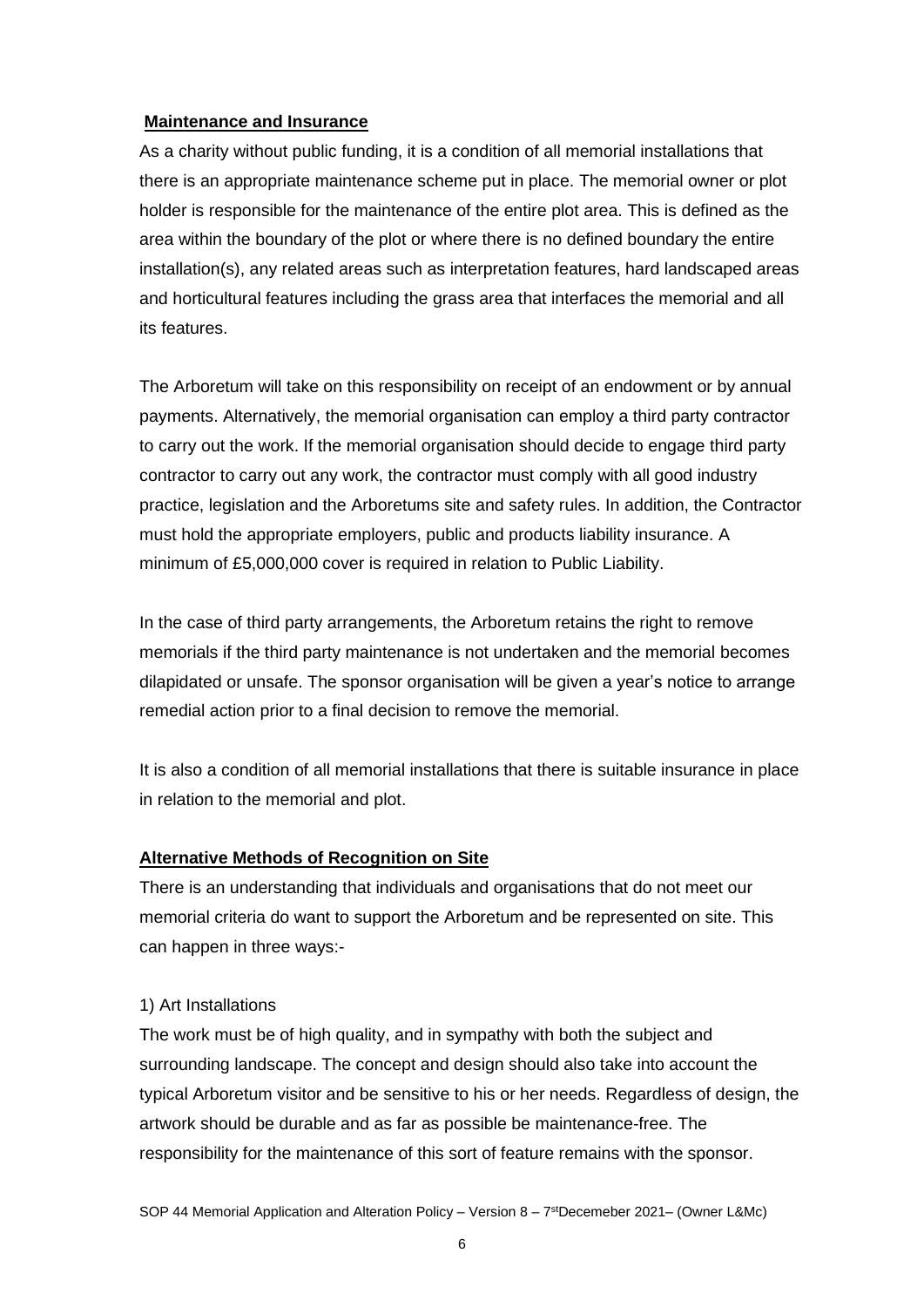The term "memorial "should not be used in any interpretation

The decision on whether an artistic feature can be installed on site lies solely with the Landscape and Memorials Advisory Committee

2) Site Infrastructure and landscape Improvements/enhancements

The landscape master plan supports the enhancement of the landscape with wild flower planting, shrubs and specimen trees; organisations may be able to contribute to the enrichment of the natural environment by supporting these woodland initiatives.

In certain circumstances it may be possible for organisations to sponsor part of the site infrastructure e.g. a road, a new bridge.

The name of the organisation can be incorporated in agreed signage, but it will not be referred to as a memorial.

3) Arboretum fundraising schemes

There are no current schemes for personal dedications to individuals available.

We are currently developing a brand new remembrance space at the Arboretum, where people will be able to commission a dedication to a loved one.

To date: As of January 2019, the following four schemes are suspended – they will be reviewed and these or similar schemes may be restarted. In the interim we are not opening a waiting list.

- **New Tree plaques** – It is permissible to addition one or more plaques to a tree already owned by the applicant that already has a plaque, and it is permissible to upgrade an old plastic plaque with a new one. No more than 3 plaques will be permitted on any one tree.

**- Replacement Wooden Benches –** Replacement wooden benches are generally allowed but must be sourced by the Arboretum. One or more plaques may be affixed to a bench already owned by the applicant that already has a plaque. It is permissible to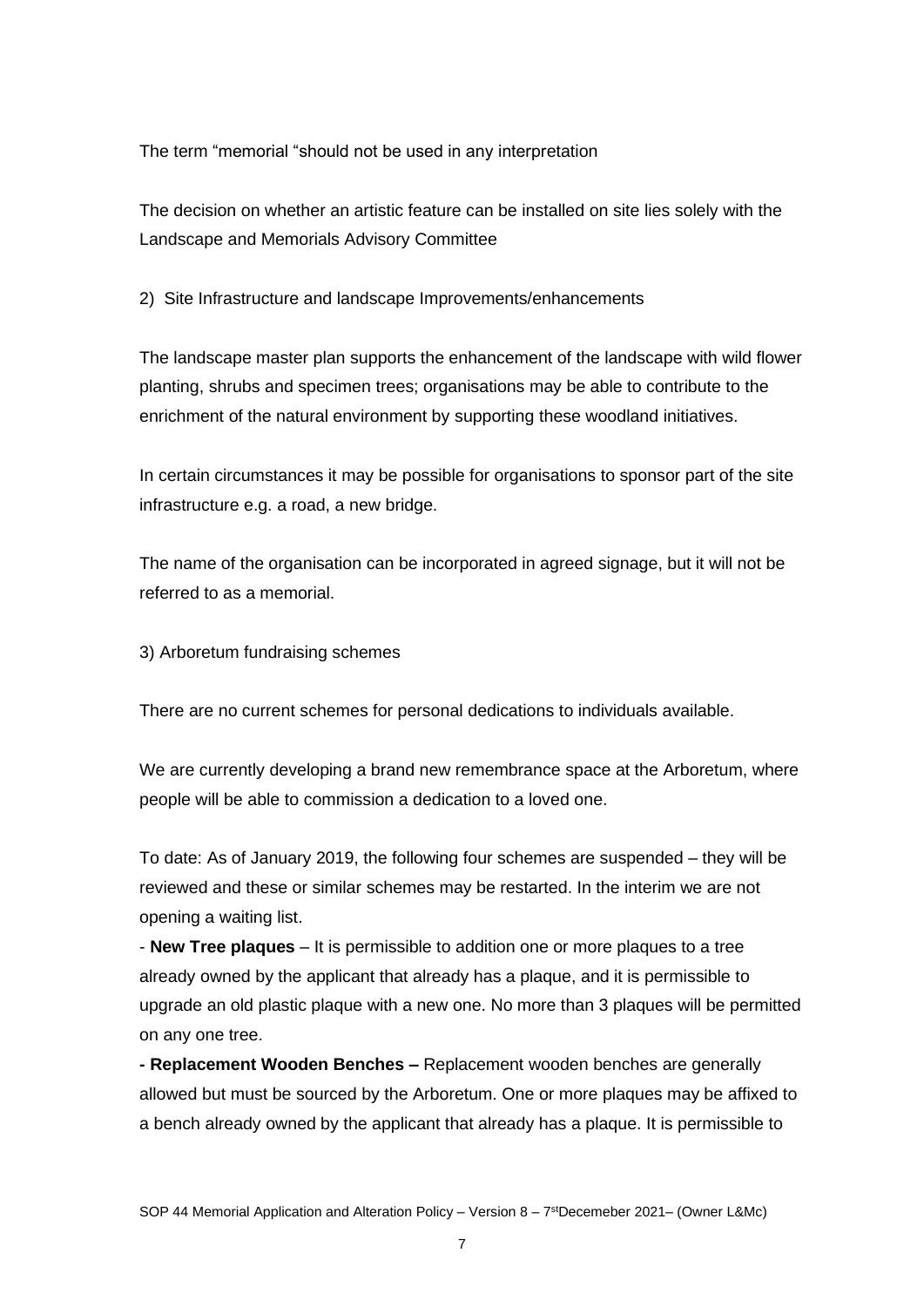upgrade an existing plastic plaque with a new one. No more than 3 plaques in total will be permitted.

#### **- Paviours**

#### **- Tribute Tiles**

#### Future:-

Alternative fundraising schemes are being developed – when in place this will enable people to support the ongoing development of the site but will not impact the ongoing operations of the site – the terms and conditions will make it clear that the individual has no ownership of any individual tree or object.

### **Eligibility of causes**

Category 1 – would be approved

| Cause                          | Examples                  | Comment                 |
|--------------------------------|---------------------------|-------------------------|
| <b>British Armed Forces</b>    | Regiments, Squadrons,     | Existing and antecedent |
|                                | Individual Ships, Support |                         |
|                                | Divisions etc.            |                         |
| <b>Conscripted Occupations</b> | Bevin Boys                |                         |
| Civilian Emergency             | Police, Fire and Rescue,  |                         |
| <b>Services</b>                | Ambulance                 |                         |
| <b>Charitable Emergency</b>    | RNLI                      |                         |
| <b>Services</b>                |                           |                         |
| Military Campaigns that        | Gulf War, Palestinian     |                         |
| British forces were involved   | Conflict                  |                         |
| in.                            |                           |                         |
| Armed Forces of                | Royal Canadian Airforce   |                         |
| <b>Commonwealth Countries</b>  |                           |                         |
| <b>Civilian Emergency</b>      | Nigerian Police, British  |                         |
| Services of Commonwealth       | South Africa Police       |                         |
| Countries                      |                           |                         |

Category 2 – Consideration would be given

| Cause                        | Examples               | Comment |
|------------------------------|------------------------|---------|
| <b>Reserved Occupations</b>  | Quarrying, Mining,     |         |
| Civilian Organisations set   | Land Army, Munitions   |         |
| up to support the war effort | <b>Workers</b>         |         |
| Armed forces of foreign      | Sultan of Oman         |         |
| countries that were British  |                        |         |
| Protectorates                |                        |         |
| Foreign Countries that       | Polish Memorial, Royal |         |
| supported UK during          | Norwegian Navy         |         |
| conflict                     |                        |         |
| Military or Civilian Service | Army Dog Unit (NI) RAF |         |
| Animal support including     | Police Dogs            |         |
| handlers                     |                        |         |
| Organisations that had Pals  | Leyton Orient          |         |
| battalions                   |                        |         |